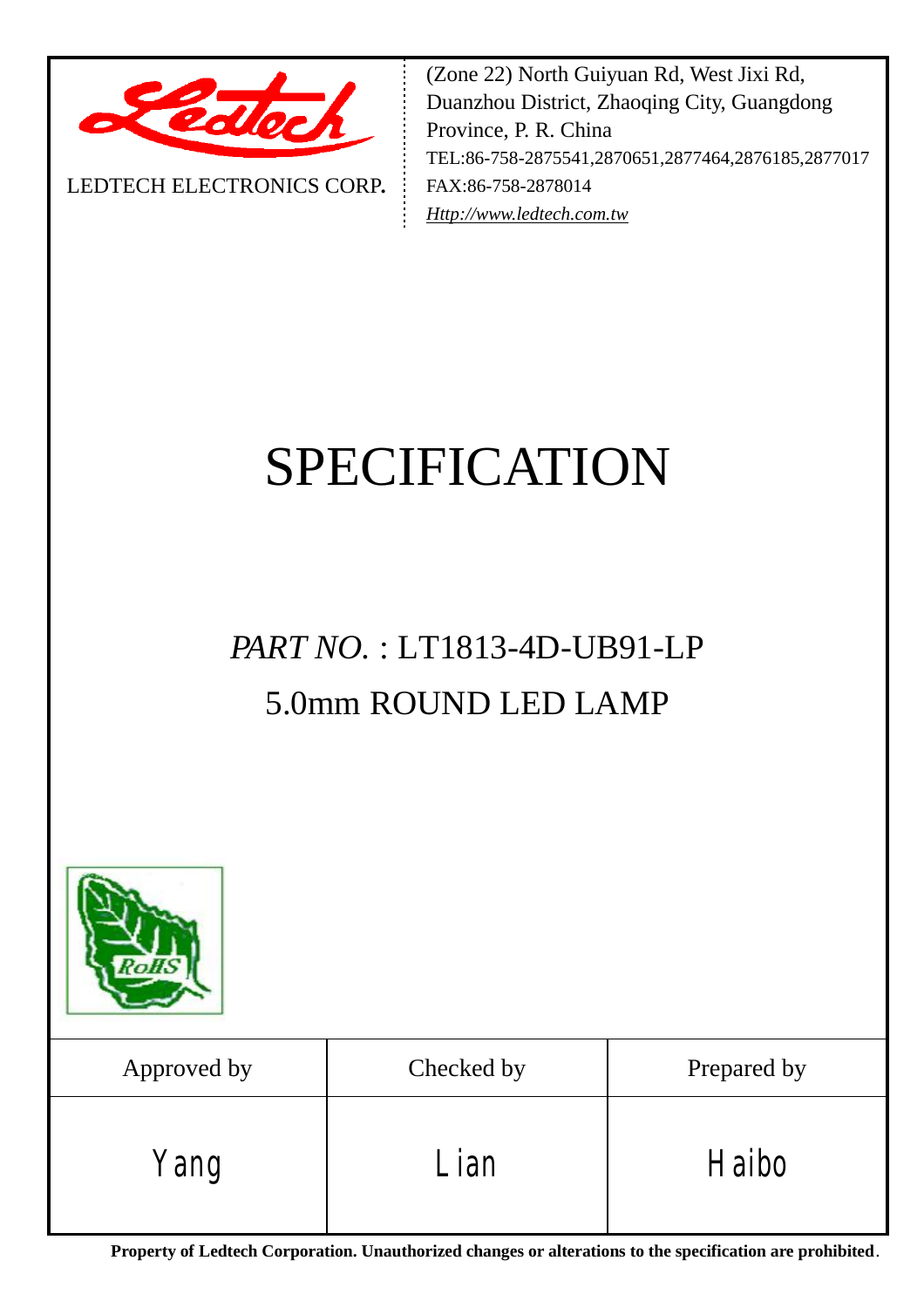

# **Description**

# **This hyper red lamp is made with AlGaInP chip and water clear epoxy**

**resin.** 



#### Notes:

- 1. All dimensions are in mm.
- 2. Tolerance is  $\pm$  0.25mm unless otherwise noted.

# **Description**

|                   | LED Chip |                       |             |  |
|-------------------|----------|-----------------------|-------------|--|
| Part No.          | Material | <b>Emitting Color</b> | Lens Color  |  |
| LT1813-4D-UB91-LP | AlGaInP  | Hyper red             | Water clear |  |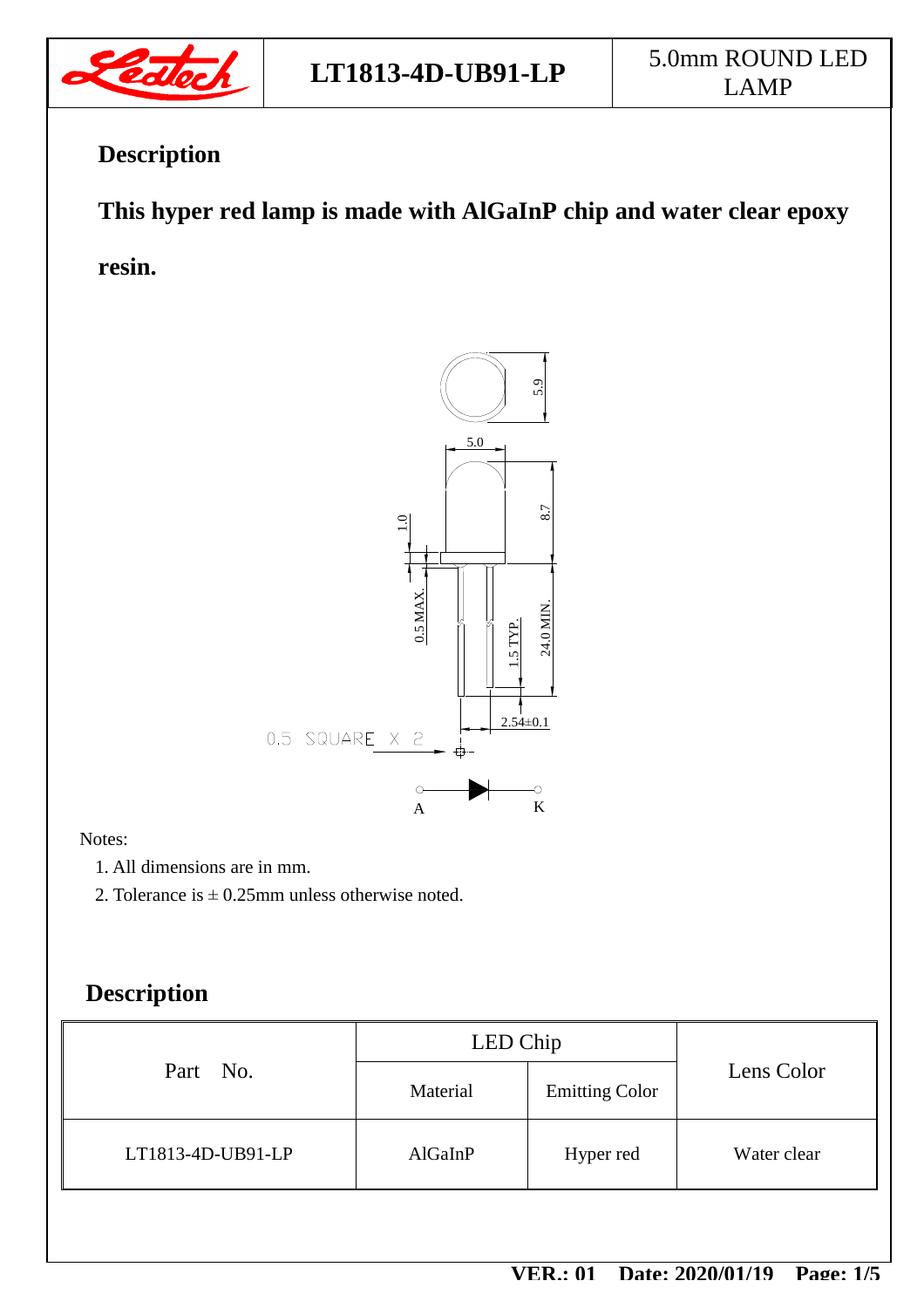

# **Absolute Maximum Ratings at Ta=25℃**

| Parameter                                       | Symbol         | Rating                                                                                | Unit                    |
|-------------------------------------------------|----------------|---------------------------------------------------------------------------------------|-------------------------|
| <b>Power Dissipation</b>                        | P <sub>D</sub> | 72                                                                                    | mW                      |
| Reverse Voltage                                 | $V_{R}$        | 5                                                                                     | $\overline{\mathbf{V}}$ |
| D.C. Forward Current                            | If             | 30                                                                                    | mA                      |
| Reverse (Leakage) Current                       | Ir             | 100                                                                                   | $\mu$ A                 |
| Peak Current(1/10Duty Cycle,0.1ms Pulse Width.) | If $(Peak)$    | 100                                                                                   | mA                      |
| <b>Operating Temperature Range</b>              | Topr           | $-25$ to $+85$                                                                        | $\int_{0}^{\infty}$     |
| <b>Storage Temperature Range</b>                | <b>Tstg</b>    | $-40$ to $+100$                                                                       | $\gamma^{\circ}$        |
| Soldering Temperature(1.6mm from body)          | <b>Tsol</b>    | Dip Soldering : $260^{\circ}$ for 5 sec.<br>Hand Soldering : $350^{\circ}$ for 3 sec. |                         |

# **Electrical and Optical Characteristics:**

| Parameter                 | Symbol          | Condition   | Min. | Typ. | Max. | Unit    |
|---------------------------|-----------------|-------------|------|------|------|---------|
| Luminous Intensity        | Iv              | $If = 20mA$ | 2000 | 4500 |      | mcd     |
| <b>Forward Voltage</b>    | Vf              | If= $20mA$  |      | 1.9  | 2.4  | V       |
| Peak Wavelength           | $\lambda p$     | $If = 20mA$ |      | 632  |      | nm      |
| Dominant Wavelength       | $\lambda$ d     | If= $20mA$  |      | 625  |      | nm      |
| Reverse (Leakage) Current | Ir              | $Vr=5V$     |      |      | 100  | $\mu$ A |
| Viewing Angle             | $2 \theta$ 1/2  | $If = 20mA$ |      | 15   |      | deg     |
| Spectrum Line Halfwidth   | $\Delta\lambda$ | If= $20mA$  |      | 20   |      | nm      |

Notes: 1.Tolerance of Luminous Intensity is ±15%.

2.Tolerance of Forward Voltage is ±0.1V.

3.Tolerance of Dominant Wavelength is ±1nm.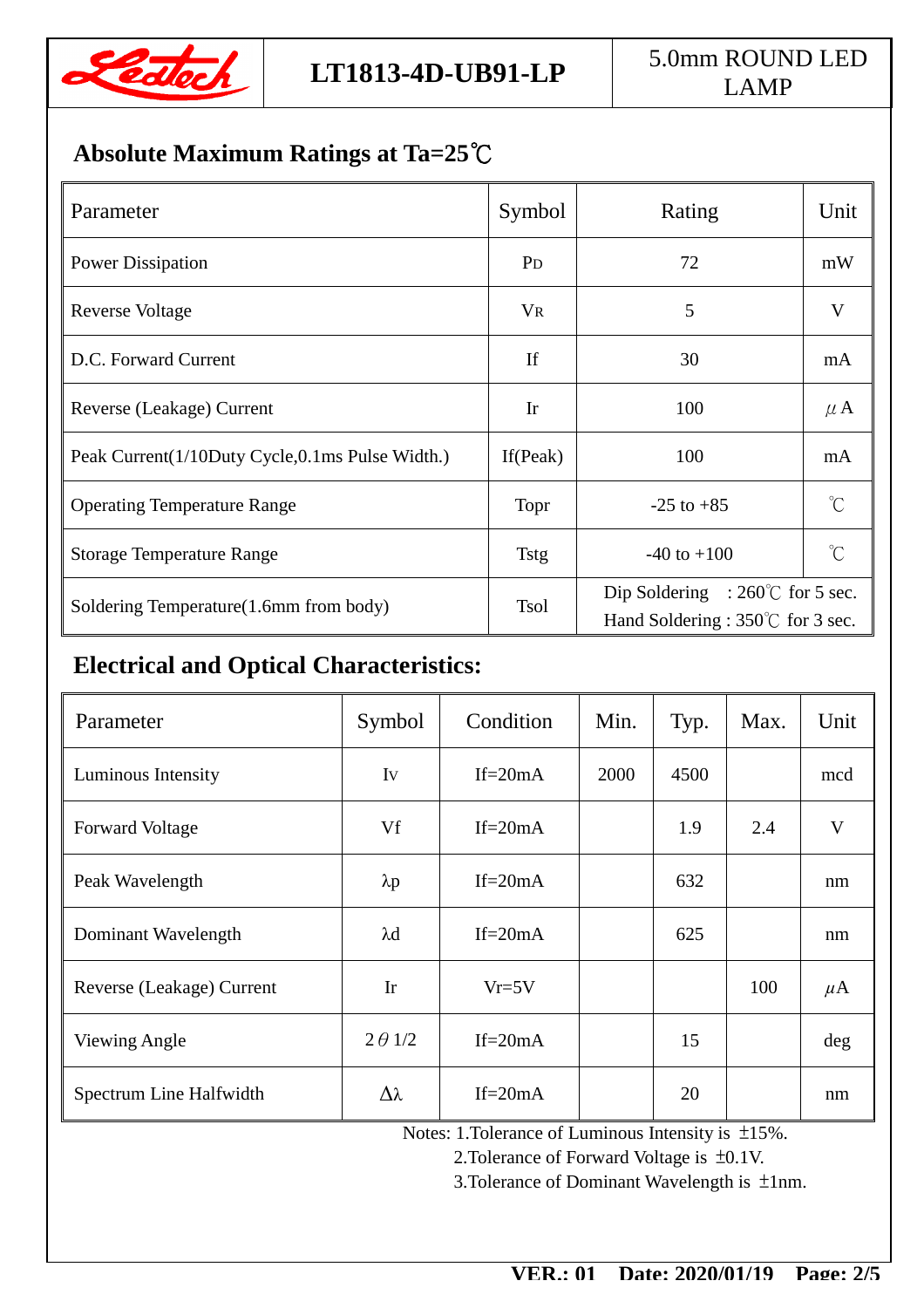









**FORWARD CURRENT VS. AMBIENT TEMPERATURE**



**RADIATION DIAGRAM**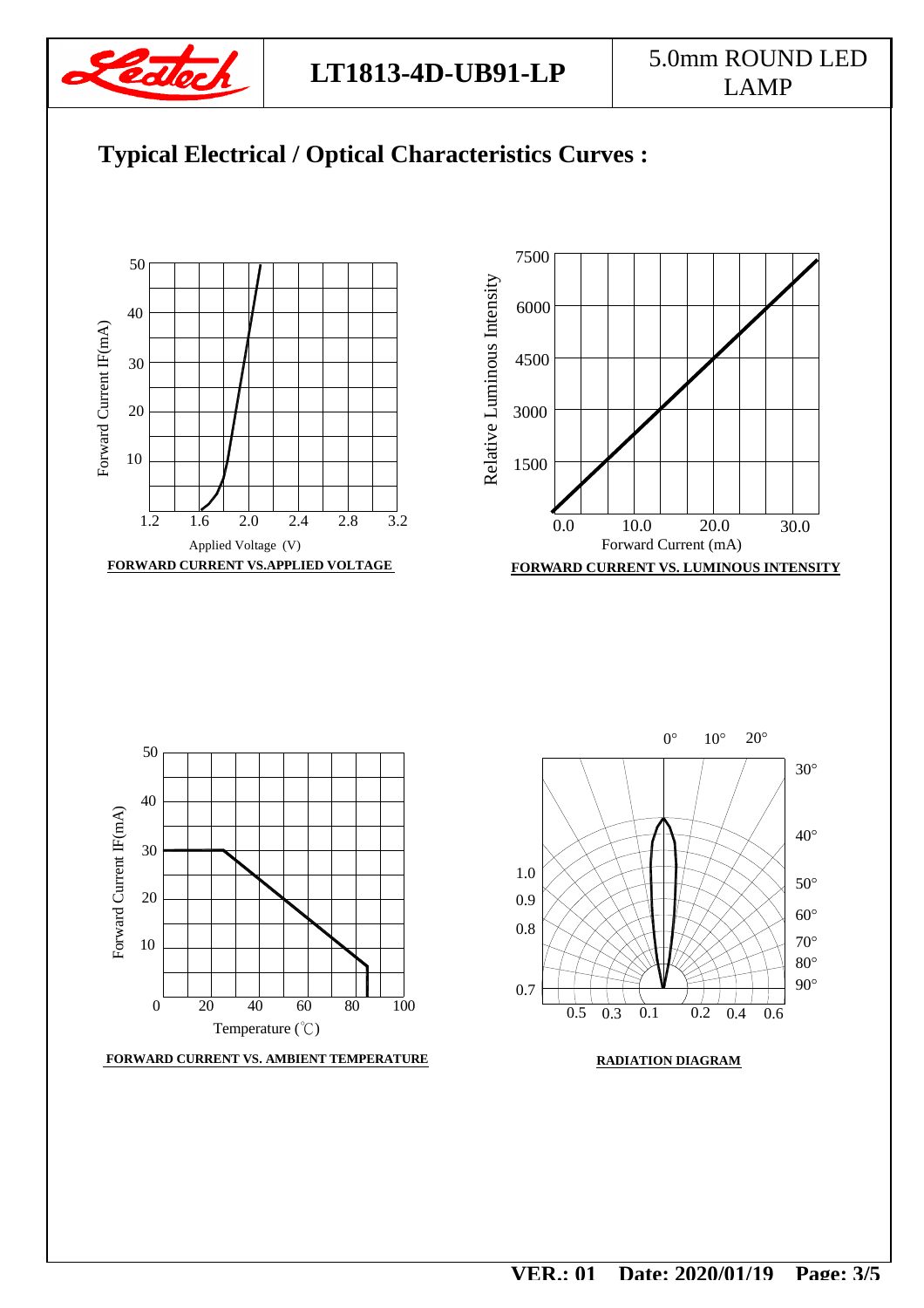

# **LT1813-4D-UB91-LP** 5.0mm ROUND LED LAMP

### Precautions:

#### TAKE NOTE OF THE FOLLOWING IN USE OF LED

#### 1. Temperature in use

 Since the light generated inside the LED needs to be emitted to outside efficiently, a resin with high light transparency is used; therefore, additives to improve the heat resistance or moisture resistance (silica gel , etc) which are used for semiconductor products such as transistors cannot be added to the resin. Consequently, the heat resistant ability of the resin used for LED is usually low; therefore, please be careful on the following during use. Avoid applying external force, stress, and excessive vibration to the resins and terminals at high temperature. The glass transition temperature of epoxy resin used for the LED is approximately 120-130℃. At a temperature exceeding this limit, the coefficient of liner expansion of the resin doubles or more compared to that at normal temperature and the resin is softened. If external force or stress is applied at that time, it may cause a wire rupture.

#### 2. Soldering

Please be careful on the following at soldering.

After soldering, avoided applying external force, stress, and excessive vibration until the

products go to cooling process (normal temperature), <Same for products with terminal leads>

(1) Soldering measurements:

Distance between melted solder side to bottom of resin shall be 1.6mm or longer.

(2) Dip soldering :

Pre-heat: 90℃ max. (Backside of PCB), Within 60 seconds.

Solder bath: 260±5℃ (Solder temperature), Within 5 seconds.

(3) Hand soldering: 350℃ max. (Temperature of soldering iron tip), Within 3 seconds.

#### 3. Insertion

Pitch of the LED leads and pitch of mounting holes need to be same.

4. Others

 Since the heat resistant ability of the LED resin is low, SMD components are used on the same PCB, please mount the LED after adhesive baking process for SMD components. In case adhesive baking is done after LED lamp insertion due to a production process reason, make sure not to apply external force, stress, and excessive vibration to the LED and follow the conditions below. Baking temperature: 120℃ max. Baking time: Within 60 seconds. If soldering is done sequentially after the adhesive baking, please perform the soldering after cooling down the LED to normal temperature.

5. This LED is designed to be wave solder and dip soldered on to a PCB. If reflow soldered, Ledtech cannot guarantee its reliability.

#### Disclaimer

- 1. Our department reserves the right(s) on the adjustment of product material mix for the specification.
- 2. The product meets our department published specification for a period of twelve (12) months from date of shipment.
- 3. The graphs shown in this datasheet are representing typical data only and do not show guaranteed values.
- 4. When using this product, please observe the absolute maximum ratings and the instructions for using outlined in these specification sheets. Our department assumes no responsibility for any damage resulting from the use of the product which does not comply with the absolute maximum ratings and the instructions included in these specification sheets.
- 5. These specification sheets include materials protected under copyright of our department. Reproduction in any form is prohibited without obtaining our department's prior consent.

This product is not intended to be used for military, aircraft, automotive, medical, life sustaining or life saving applications or any other application which can result in human injury or death. Please contact authorized our department sales agent for special application request.